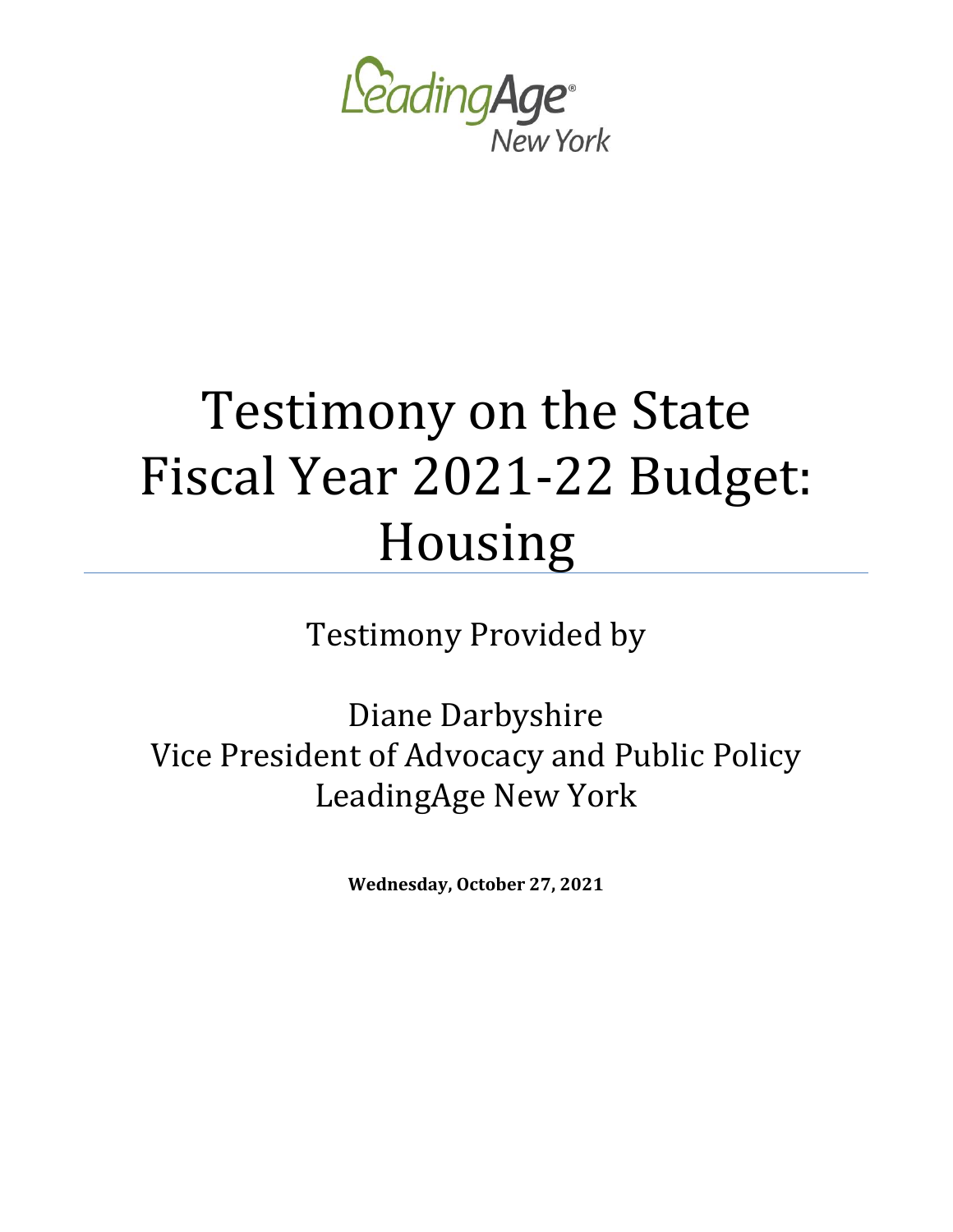#### **Introduction**

On behalf of the membership of LeadingAge New York, thank you for the opportunity to submit written testimony on the SFY 2021-22 Budget for the Division of Housing and Community Renewal. LeadingAge New York represents over 400 not-for-profit and public providers of senior housing, aging services, and long-term and post-acute care, as well as provider-sponsored Managed Long Term Care plans. Of our members, approximately 80 are affordable senior housing providers.

New York is home to nearly 3.6 million residents aged 65 and older, representing more than 17 percent of the population. Both the number and percentage of older New Yorkers are expected to continue to rise over the coming years, with nearly 20 percent of New York's population projected to be aged 65 or older by 2026. This growth will drive a corresponding increase in the number of New Yorkers with cognitive and functional limitations who require long-term supports and services. However, by 2026, the availability of younger New Yorkers to care for seniors both informally and in the formal care system will also be at its lowest point in a decade and declining. In addition, with nearly one in  $10^1$  of today's older New Yorkers living in poverty, it is reasonable to expect that a significant portion of our growing senior population will continue to rely heavily on public assistance – including public and other subsidized housing programs – to cover their needs.

Faced with these current and future demographic challenges and their anticipated impact on the State budget, New York must act now. It must invest in lower-cost infrastructure, long-term services, supports, and technologies that enables individuals to remain in their communities, and it must and provide funding to permit affordable senior housing providers to address resident needs and maximize the positive impact of increasingly scarce workforce on one of our most vulnerable populations. One such option is the creation of an Affordable Independent Senior Housing Assistance Program to provide services to low- to moderate-income seniors living in affordable housing.

The following testimony outlines our request for a new five-year capital spending plan for affordable housing purposes in the next budget cycle, as well as the resident assistant proposal, a program that would advance the goals of improving the overall health of the state's growing elderly population and providing them with better care at a lower cost while enabling older New Yorkers to access services in the most integrated settings appropriate to their needs.

## **Housing Capital**

We were extremely pleased with New York State's historic commitment of \$125 million provided in the 2017-18 State Budget for the construction and rehabilitation of senior housing over the course of five years and extend our gratitude to the Legislature for the role it played in securing this funding. Existing and newly created development programs such as the Senior Housing Program, designed by Homes and Community Renewal (HCR) to facilitate the disbursal of the \$125 million, provide an excellent opportunity to bring support services into affordable senior housing that can have a significant impact on seniors' ability to remain in their homes in an extremely cost-effective manner.

As we approach the end of the current Five-Year Housing Plan, it is imperative that we look ahead to ensure that we continue the momentum built over the past few years. The COVID-19 pandemic has highlighted the public health risks associated with housing instability and homelessness. With affordable housing waitlists sometimes over 10 years long for seniors in New York City, a continued capital commitment is more important than ever.

<sup>1</sup> United States Census Bureau, "Income and Poverty in the United States: 2020."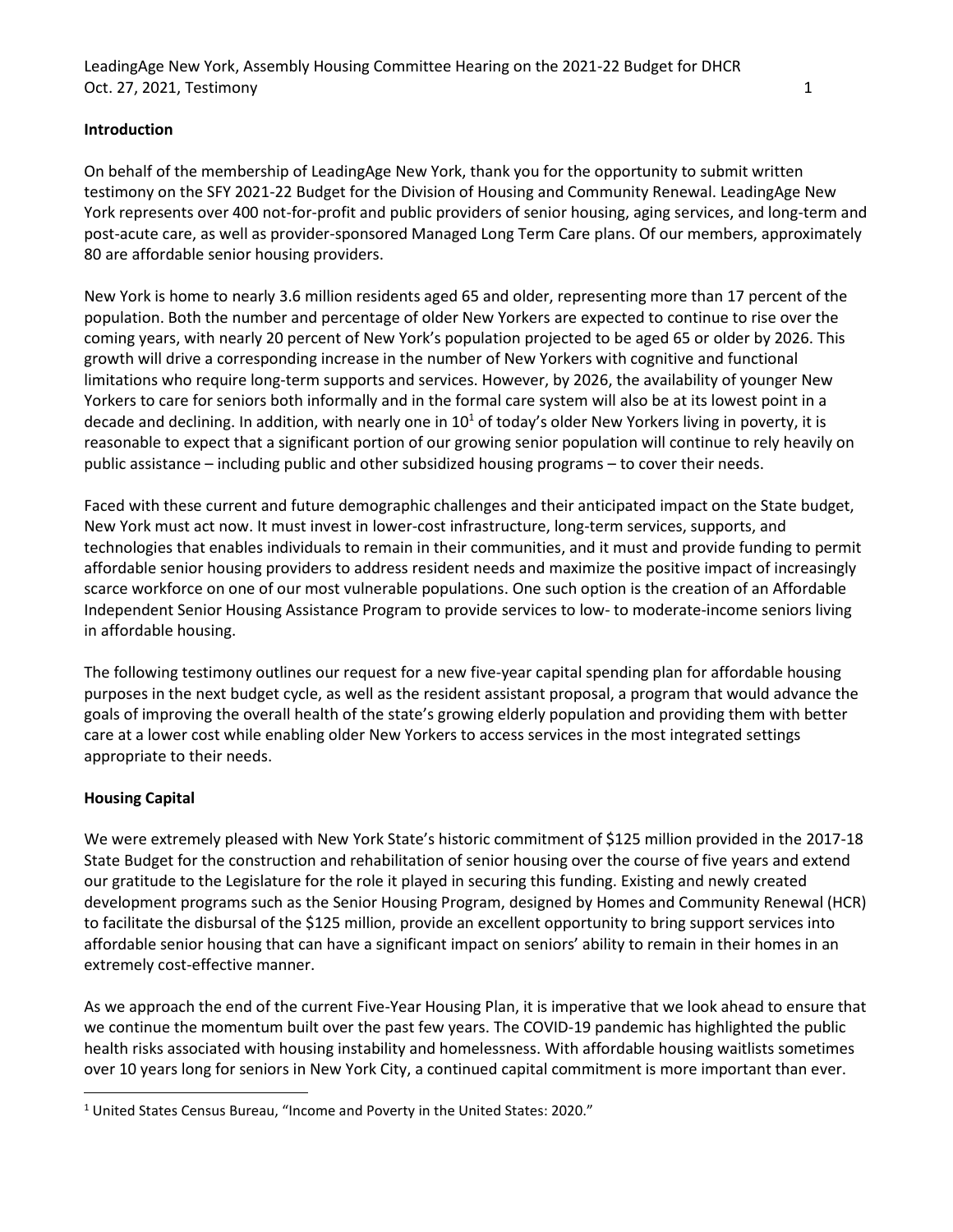We are troubled by the failure to commit funding for a new Five-Year Housing Plan in the SFY 2021-22 Budget and would request a continuation of the commitment to affordable senior housing rehabilitation and development with funding levels at \$140 million over five years, an increase of \$15 million over the original plan. Using the per unit award methodology outlined in the current Senior Housing Program guidelines, this slight increase would allow the State to support the production of 250 more units of senior housing than the previous level of funding, for a total of 1,236 much-needed new units of senior housing. This funding would support housing stability for older New Yorkers who are frail, homeless, low-income, and extremely low-income across the state.

We are also concerned about the State's readiness to address the needs of middle-income seniors who are too wealthy to qualify for most affordable housing programs but are not wealthy enough to afford living in marketrate senior housing. It's projected that the population of middle-income seniors will continue to grow and that, by 2029, these individuals will account for 43 percent of the total senior population.<sup>2</sup> Furthermore, projections indicate that approximately 60 percent of middle-income seniors in 2029 will have mobility limitations, and one in five of these seniors is likely to have three or more chronic conditions and one or more limitations with the activities of daily living.<sup>3</sup> A dedicated source of funding for the development of middle-income housing, as well as appropriate services, is necessary to avoid compounding a crisis for our middle-income senior population.

## **Codify a Five-Year Housing Plan Requirement [A.3807-A (Cymbrowitz)/S.2193-A (Kavanagh)]**

Another consideration as we approach the end of the current Five-Year Housing Plan is maintaining a continuous availability of affordable housing financing resources. A regular capital commitment from the State is necessary for affordable housing developers to continue to build and develop their pipeline of affordable housing projects. We are pleased that both Houses of the Legislature have passed legislation to codify a Five-Year Housing Plan requirement that mandates the development and funding of an affordable housing plan – including capital dedicated to the preservation and development of senior housing – every five years and look forward to this critical policy being signed into law.

## **Affordable Independent Senior Housing Assistance Program [A.3612 (Cymbrowitz)/S.3129 (Kavanagh)]**

LeadingAge New York, along with a coalition of senior housing providers, associations, and affordable housing advocates, has called for the creation of an Affordable Independent Senior Housing Assistance Program to be administered by the Department of Health (DOH) with a commitment of \$10 million over five years in the 2022- 23 State Budget to fund resident assistants in senior housing properties throughout the state. We propose that grants be made directly to senior housing operators to hire resident assistants to link residents to the services they need to remain healthy in their communities. As you know, the State bears much of the cost of Medicaidfunded nursing homes, which can range from \$30,000 to upwards of \$50,000 per year in State expenditures. If a resident assistant can keep two people out of a nursing home for one year, the savings more than covers the cost of the grant. If a resident assistant works with 100 to 150 people throughout the course of a year and emphasizes health education, wellness programming, more effective use of primary care, reduced use of emergency departments, and better management of chronic health conditions, the savings potential is enormous.

<sup>&</sup>lt;sup>2</sup> Pearson, Caroline F., Quinn, Charlene C., Loganathan, Sai, Rupa Datta, A., Burnham Mace, Beth, and Grawbowski, David C. (2019). *The Forgotten Middle: Many Middle-Income Seniors Will Have Insufficient Resources for Housing and Health Care*. Health Affairs 38, No. 5: 851-859.

<sup>3</sup> *Id.* at 857.